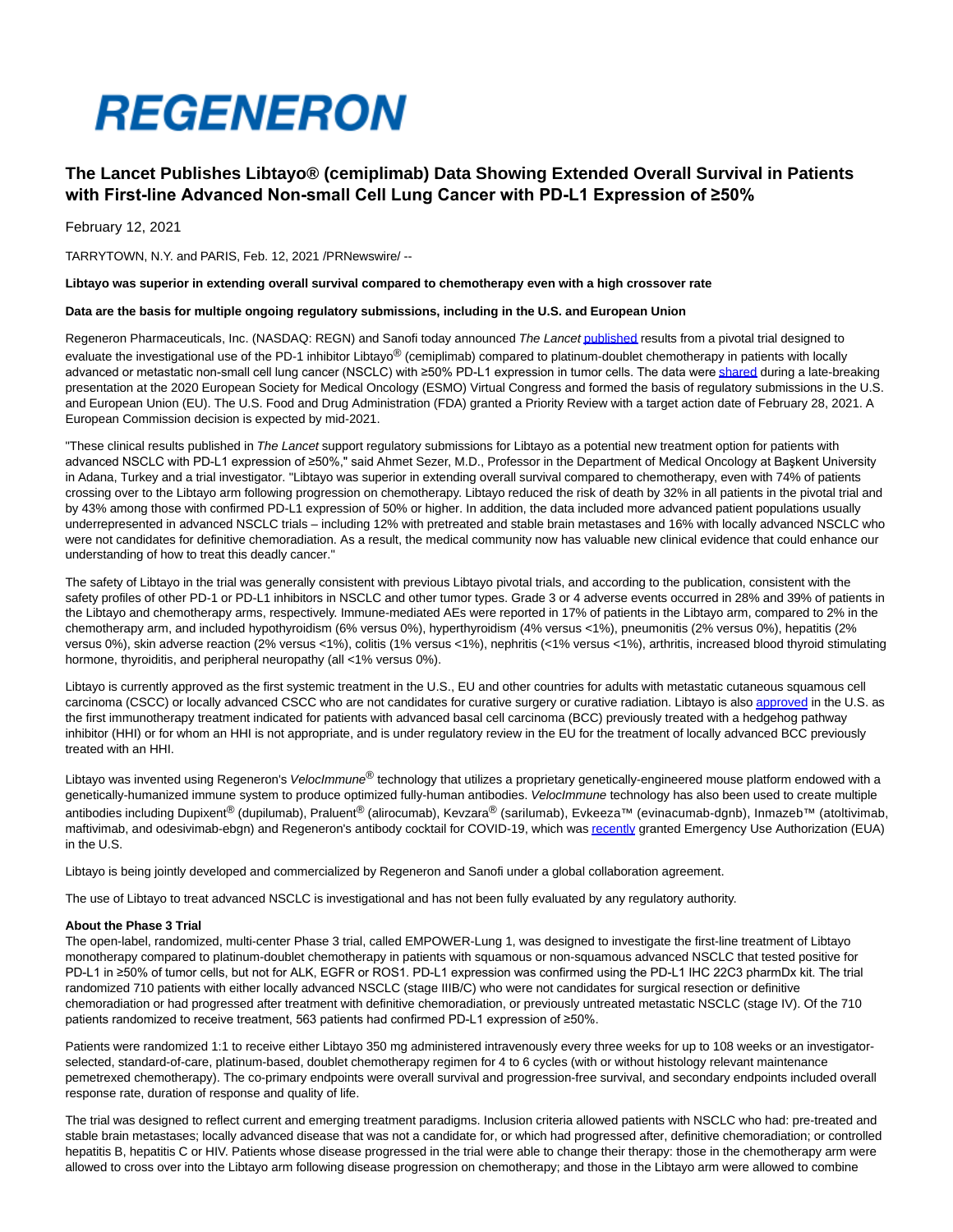Libtayo treatment with 4 to 6 cycles of chemotherapy.

# **About Non-small Cell Lung Cancer**

Lung cancer is the leading cause of cancer death worldwide. In 2020, an estimated 2.2 million and 225,000 new cases were diagnosed worldwide and in the U.S, respectively. Approximately 84% of all lung cancers are NSCLC, and an estimated 25% to 30% of these cases are expected to test positive for PD-L1 in ≥50% of tumor cells. Additionally, an estimated 75% of patients are diagnosed with advanced NSCLC and have a poor survival prognosis. While immunotherapies have transformed advanced NSCLC treatment in recent years, there remains an unmet need to optimize the identification and treatment of patients with high PD-L1 expression and offer additional treatment options.

# **About Libtayo**

Libtayo is a fully-human monoclonal antibody targeting the immune checkpoint receptor PD-1 on T-cells. By binding to PD-1, Libtayo has been shown to block cancer cells from using the PD-1 pathway to suppress T-cell activation.

In the U.S., the generic name for Libtayo in its approved indication is cemiplimab-rwlc, with rwlc as the suffix designated in accordance with Nonproprietary Naming of Biological Products Guidance for Industry issued by the FDA. Outside of the U.S., the generic name for Libtayo in its approved indication is cemiplimab.

The extensive clinical program for Libtayo is focused on difficult-to-treat cancers. In skin cancer, this includes trials in adjuvant and neoadjuvant CSCC. Libtayo is also being investigated in pivotal trials in NSCLC (in combination with chemotherapy) and cervical cancer, as well as in trials combining Libtayo with either conventional or novel therapeutic approaches for both solid tumors and blood cancers. These potential uses are investigational, and their safety and efficacy have not been evaluated by any regulatory authority.

# **IMPORTANT SAFETY INFORMATION AND INDICATION FOR U.S. PATIENTS**

#### **What is Libtayo?**

Libtayo is a prescription medicine used to treat people with a type of skin cancer called cutaneous squamous cell carcinoma (CSCC) that has spread or cannot be cured by surgery or radiation.

Libtayo is a prescription medicine used to treat people with a type of skin cancer called basal cell carcinoma that cannot be removed by surgery (locally advanced BCC) and have received treatment with a hedgehog pathway inhibitor (HHI), or cannot receive treatment with a HHI.

Libtayo is a prescription medicine used to treat people with a type of skin cancer called basal cell carcinoma that has spread (metastatic BCC) and have received treatment with a hedgehog pathway inhibitor (HHI), or cannot receive treatment with a HHI. This use is approved based on how many patients responded to treatment and how long they responded. Studies are ongoing to provide additional information about clinical benefit.

It is not known if Libtayo is safe and effective in children.

# **What is the most important information I should know about Libtayo?**

Libtayo is a medicine that may treat certain types of skin cancer by working with your immune system. Libtayo can cause your immune system to attack normal organs and tissues in any area of your body and can affect the way they work. These problems can sometimes become severe or life-threatening and can lead to death. You can have more than one of these problems at the same time. These problems may happen anytime during treatment or even after your treatment has ended.

# **Call or see your healthcare provider right away if you develop any new or worsening signs or symptoms, including:**

- **Lung problems:** cough, shortness of breath, or chest pain
- **Intestinal problems**: diarrhea (loose stools) or more frequent bowel movements than usual, stools that are black, tarry, sticky or have blood or mucus, or severe stomach-area (abdomen) pain or tenderness
- **Liver problems**: yellowing of your skin or the whites of your eyes, severe nausea or vomiting, pain on the right side of your stomach area (abdomen), dark urine (tea colored), or bleeding or bruising more easily than normal
- **Hormone gland problems**: headache that will not go away or unusual headaches, eye sensitivity to light, eye problems, rapid heartbeat, increased sweating, extreme tiredness, weight gain or weight loss, feeling more hungry or thirsty than usual, urinating more often than usual, hair loss, feeling cold, constipation, your voice gets deeper, dizziness or fainting, or changes in mood or behavior, such as decreased sex drive, irritability, or forgetfulness
- **Kidney problems**: decrease in your amount of urine, blood in your urine, swelling of your ankles, or loss of appetite
- **Skin problems**: rash, itching, skin blistering or peeling, painful sores or ulcers in mouth or nose, throat, or genital area, fever or flu-like symptoms, or swollen lymph nodes
- **Problems can also happen in other organs and tissues. These are not all of the signs and symptoms of immune system problems that can happen with Libtayo. Call or see your healthcare provider right away for any new or worsening signs or symptoms, which may include:** chest pain, irregular heartbeat, shortness of breath or swelling of ankles, confusion, sleepiness, memory problems, changes in mood or behavior, stiff neck, balance problems, tingling or numbness of the arms or legs, double vision, blurry vision, sensitivity to light, eye pain, changes in eyesight, persistent or severe muscle pain or weakness, muscle cramps, low red blood cells, or bruising
- **Infusion reactions that can sometimes be severe.** Signs and symptoms of infusion reactions may include: chills or shaking, itching or rash, flushing, shortness of breath or wheezing, dizziness, feel like passing out, fever, back or neck pain, or facial swelling.
- **Rejection of a transplanted organ.** Your healthcare provider should tell you what signs and symptoms you should report and monitor you, depending on the type of organ transplant that you have had.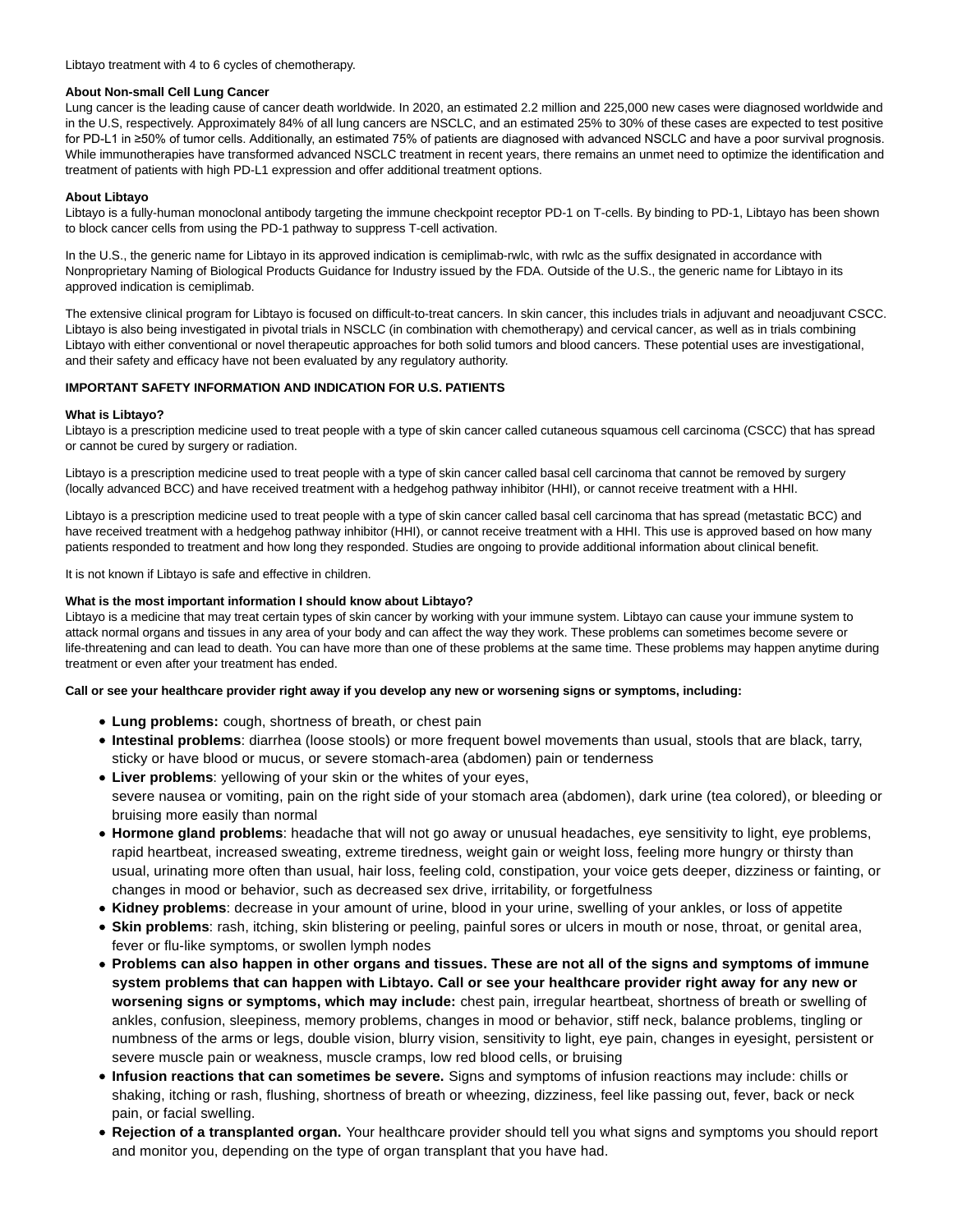**Complications, including graft-versus-host disease (GVHD), in people who have received a bone marrow (stem cell) transplant that uses donor stem cells (allogeneic).** These complications can be serious and can lead to death. These complications may happen if you underwent transplantation either before or after being treated with Libtayo. Your healthcare provider will monitor you for these complications.

Getting medical treatment right away may help keep these problems from becoming more serious. Your healthcare provider will check you for these problems during your treatment with Libtayo. Your healthcare provider may treat you with corticosteroid or hormone replacement medicines. Your healthcare provider may also need to delay or completely stop treatment with Libtayo if you have severe side effects.

# **Before you receive Libtayo, tell your healthcare provider about all your medical conditions, including if you:**

- have immune system problems such as Crohn's disease, ulcerative colitis, or lupus
- have received an organ transplant
- have received or plan to receive a stem cell transplant that uses donor stem cells (allogeneic)
- have a condition that affects your nervous system, such as myasthenia gravis or Guillain-Barré syndrome
- are pregnant or plan to become pregnant. Libtayo can harm your unborn baby

# **Females who are able to become pregnant:**

- Your healthcare provider will give you a pregnancy test before you start treatment.
- You should use an effective method of birth control during your treatment and for at least 4 months after your last dose of Libtayo. Talk with your healthcare provider about birth control methods that you can use during this time.
- Tell your healthcare provider right away if you become pregnant or think you may be pregnant during treatment with Libtayo.
- are breastfeeding or plan to breastfeed. It is not known if Libtayo passes into your breast milk.

Do not breastfeed during treatment and for at least 4 months after the last dose of Libtayo.

**Tell your healthcare provider about all the medicines you take,** including prescription and over- the-counter medicines, vitamins, and herbal supplements.

The most common side effects of Libtayo include tiredness, rash, diarrhea, muscle or bone pain, nausea, and itching. These are not all the possible side effects of Libtayo. Call your doctor for medical advice about side effects. You may report side effects to FDA at 1-800-FDA-1088. You may also report side effects to Regeneron Pharmaceuticals and Sanofi at 1-877-542-8296.

# **Please see accompanying full [Prescribing Information,](https://c212.net/c/link/?t=0&l=en&o=3066425-1&h=1629375195&u=https%3A%2F%2Fwww.regeneron.com%2Fsites%2Fdefault%2Ffiles%2FLibtayo_FPI.pdf&a=Prescribing+Information) including [Medication Guide.](https://c212.net/c/link/?t=0&l=en&o=3066425-1&h=1900957531&u=https%3A%2F%2Fwww.regeneron.com%2Fsites%2Fdefault%2Ffiles%2Fx1216(3)a.pdf&a=Medication+Guide)**

# **About Regeneron Pharmaceuticals, Inc.**

Regeneron (NASDAQ: REGN) is a leading biotechnology company that invents life-transforming medicines for people with serious diseases. Founded and led for over 30 years by physician-scientists, our unique ability to repeatedly and consistently translate science into medicine has led to nine FDA-approved treatments and numerous product candidates in development, almost all of which were homegrown in our laboratories. Our medicines and pipeline are designed to help patients with eye diseases, allergic and inflammatory diseases, cancer, cardiovascular and metabolic diseases, pain, infectious diseases and rare diseases.

Regeneron is accelerating and improving the traditional drug development process through our proprietary VelociSuite® technologies, such as VelocImmune, which uses unique genetically-humanized mice to produce optimized fully-human antibodies and bispecific antibodies, and through ambitious research initiatives such as the Regeneron Genetics Center, which is conducting one of the largest genetics sequencing efforts in the world.

For additional information about the company, please visi[t www.regeneron.com o](https://c212.net/c/link/?t=0&l=en&o=3066425-1&h=3990085039&u=http%3A%2F%2Fwww.regeneron.com%2F&a=www.regeneron.com)r follow @Regeneron on Twitter.

# **About Sanofi**

Sanofi is dedicated to supporting people through their health challenges. We are a global biopharmaceutical company focused on human health. We prevent illness with vaccines, provide innovative treatments to fight pain and ease suffering. We stand by the few who suffer from rare diseases and the millions with long-term chronic conditions.

With more than 100,000 people in 100 countries, Sanofi is transforming scientific innovation into healthcare solutions around the globe.

# Sanofi, Empowering Life

# **Regeneron Forward-Looking Statements and Use of Digital Media**

This press release includes forward-looking statements that involve risks and uncertainties relating to future events and the future performance of Regeneron Pharmaceuticals, Inc. ("Regeneron" or the "Company"), and actual events or results may differ materially from these forward-looking statements. Words such as "anticipate," "expect," "intend," "plan," "believe," "seek," "estimate," variations of such words, and similar expressions are intended to identify such forward-looking statements, although not all forward-looking statements contain these identifying words. These statements concern, and these risks and uncertainties include, among others, the impact of SARS-CoV-2 (the virus that has caused the COVID-19 pandemic) on Regeneron's business and its employees, collaborators, and suppliers and other third parties on which Regeneron relies, Regeneron's and its collaborators' ability to continue to conduct research and clinical programs, Regeneron's ability to manage its supply chain, net product sales of products marketed or otherwise commercialized by Regeneron and/or its collaborators (collectively, "Regeneron's Products"), and the global economy; the nature, timing, and possible success and therapeutic applications of Regeneron's Products and product candidates being developed by Regeneron and/or its collaborators (collectively, "Regeneron's Product Candidates") and research and clinical programs now underway or planned, including without limitation Libtayo<sup>®</sup> (cemiplimab); the likelihood, timing, and scope of possible regulatory approval and commercial launch of Regeneron's Product Candidates and new indications for Regeneron's Products, such as Libtayo for the treatment of locally advanced or metastatic non-small cell lung cancer, locally advanced basal cell carcinoma previously treated with a hedgehog pathway inhibitor (in the European Union and other potential jurisdictions), adjuvant and neoadjuvant cutaneous squamous cell carcinoma, and cervical cancer (as well as in combination with either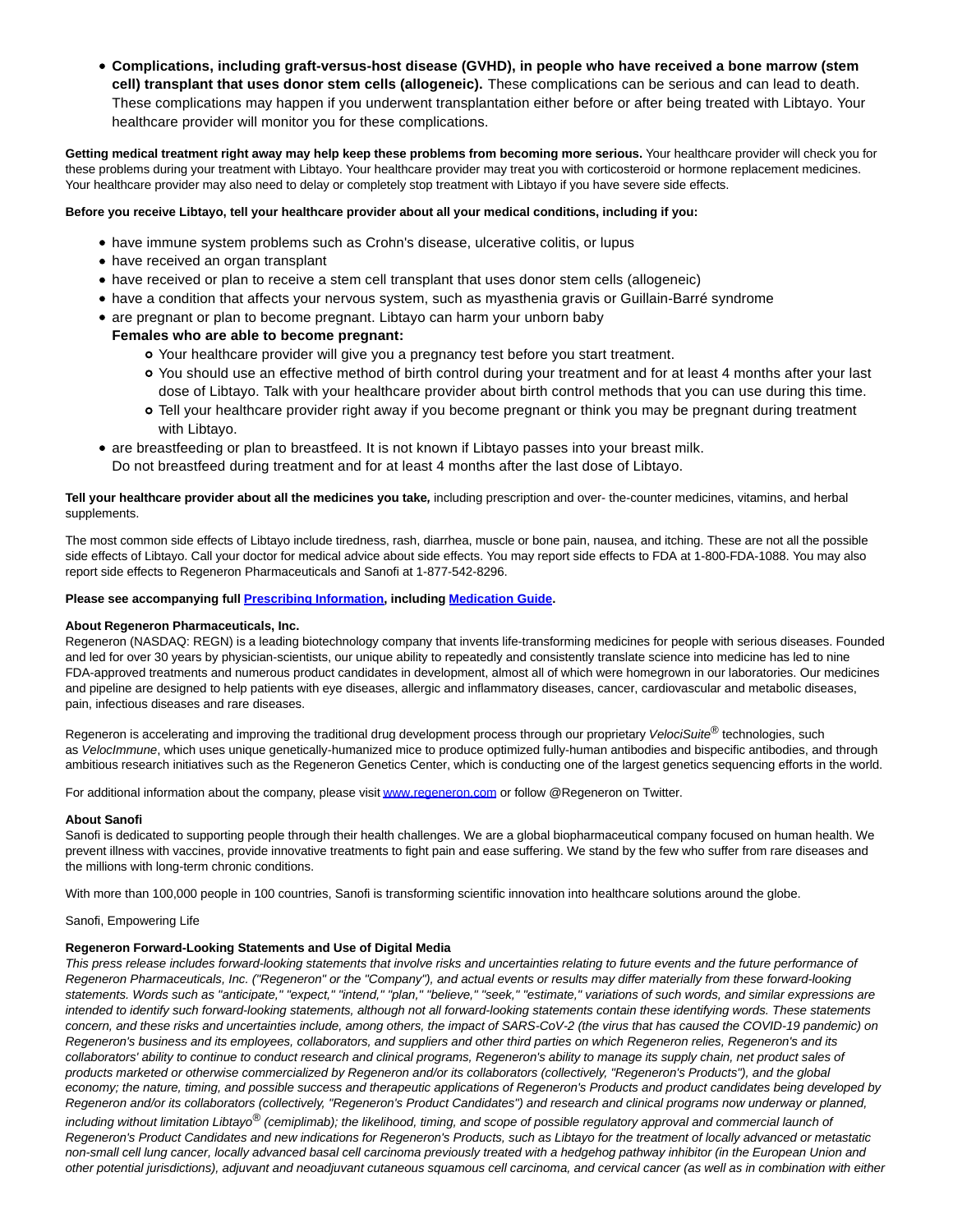conventional or novel therapeutic approaches for both solid tumors and blood cancers); uncertainty of market acceptance and commercial success of Regeneron's Products and Regeneron's Product Candidates and the impact of studies (whether conducted by Regeneron or others and whether mandated or voluntary), including the study discussed in this press release, on the commercial success of Regeneron's Products and Regeneron's Product Candidates; safety issues resulting from the administration of Regeneron's Products (such as Libtayo) and Regeneron's Product Candidates in patients, including serious complications or side effects in connection with the use of Regeneron's Products and Regeneron's Product Candidates in clinical trials; determinations by regulatory and administrative governmental authorities which may delay or restrict Regeneron's ability to continue to develop or commercialize Regeneron's Products and Regeneron's Product Candidates; ongoing regulatory obligations and oversight impacting Regeneron's Products, research and clinical programs, and business, including those relating to patient privacy; the availability and extent of reimbursement of Regeneron's Products from third-party payers, including private payer healthcare and insurance programs, health maintenance organizations, pharmacy benefit management companies, and government programs such as Medicare and Medicaid; coverage and reimbursement determinations by such payers and new policies and procedures adopted by such payers; competing drugs and product candidates that may be superior to, or more cost effective than, Regeneron's Products and Regeneron's Product Candidates; the extent to which the results from the research and development programs conducted by Regeneron and/or its collaborators may be replicated in other studies and/or lead to advancement of product candidates to clinical trials, therapeutic applications, or regulatory approval; the ability of Regeneron to manufacture and manage supply chains for multiple products and product candidates; the ability of Regeneron's collaborators, suppliers, or other third parties (as applicable) to perform manufacturing, filling, finishing, packaging, labeling, distribution, and other steps related to Regeneron's Products and Regeneron's Product Candidates; unanticipated expenses; the costs of developing, producing, and selling products; the ability of Regeneron to meet any of its financial projections or guidance and changes to the assumptions underlying those projections or guidance; the potential for any license, collaboration, or supply agreement, including Regeneron's agreements with Sanofi, Bayer, and Teva Pharmaceutical Industries Ltd. (or their respective affiliated companies, as applicable), to be cancelled or terminated; and risks associated with intellectual property of other parties and pending or future litigation relating thereto (including without limitation the patent litigation and other related proceedings relating to EYLEA® (aflibercept) Injection, Dupixent<sup>®</sup> (dupilumab), Praluent<sup>®</sup> (alirocumab), and REGEN-COV<sup>TM</sup> (casirivimab and imdevimab)), other litigation and other proceedings and government investigations relating to the Company and/or its operations, the ultimate outcome of any such proceedings and investigations, and the impact any of the foregoing may have on Regeneron's business, prospects, operating results, and financial condition. A more complete description of these and other material risks can be found in Regeneron's filings with the U.S. Securities and Exchange Commission, including its Form 10-K for the year ended December 31, 2020. Any forward-looking statements are made based on management's current beliefs and judgment, and the reader is cautioned not to rely on any forward-looking statements made by Regeneron. Regeneron does not undertake any obligation to update (publicly or otherwise) any forward-looking statement, including without limitation any financial projection or guidance, whether as a result of new information, future events, or otherwise.

Regeneron uses its media and investor relations website and social media outlets to publish important information about the Company, including information that may be deemed material to investors. Financial and other information about Regeneron is routinely posted and is accessible on Regeneron's media and investor relations website [\(http://newsroom.regeneron.com\)](https://c212.net/c/link/?t=0&l=en&o=3066425-1&h=3300566741&u=http%3A%2F%2Fnewsroom.regeneron.com%2F&a=http%3A%2F%2Fnewsroom.regeneron.com) and its Twitter feed [\(http://twitter.com/regeneron\).](https://c212.net/c/link/?t=0&l=en&o=3066425-1&h=603998501&u=http%3A%2F%2Ftwitter.com%2Fregeneron&a=http%3A%2F%2Ftwitter.com%2Fregeneron)

#### **Sanofi Forward-Looking Statements**

This press release contains forward-looking statements as defined in the Private Securities Litigation Reform Act of 1995, as amended. Forwardlooking statements are statements that are not historical facts. These statements include projections and estimates and their underlying assumptions, statements regarding plans, objectives, intentions and expectations with respect to future financial results, events, operations, services, product development and potential, and statements regarding future performance. Forward-looking statements are generally identified by the words "expects", "anticipates", "believes", "intends", "estimates", "plans" and similar expressions. Although Sanofi's management believes that the expectations reflected in such forward-looking statements are reasonable, investors are cautioned that forward-looking information and statements are subject to various risks and uncertainties, many of which are difficult to predict and generally beyond the control of Sanofi, that could cause actual results and developments to differ materially from those expressed in, or implied or projected by, the forward-looking information and statements. These risks and uncertainties include among other things, the uncertainties inherent in research and development, future clinical data and analysis, including post marketing, decisions by regulatory authorities, such as the FDA or the EMA, regarding whether and when to approve any drug, device or biological application that may be filed for any such product candidates as well as their decisions regarding labelling and other matters that could affect the availability or commercial potential of such product candidates, the fact that product candidates if approved may not be commercially successful, the future approval and commercial success of therapeutic alternatives, Sanofi's ability to benefit from external growth opportunities, to complete related transactions and/or obtain regulatory clearances, risks associated with intellectual property and any related pending or future litigation and the ultimate outcome of such litigation, trends in exchange rates and prevailing interest rates, volatile economic and market conditions, cost containment initiatives and subsequent changes thereto, and the impact that COVID-19 will have on us, our customers, suppliers, vendors, and other business partners, and the financial condition of any one of them, as well as on our employees and on the global economy as a whole. Any material effect of COVID-19 on any of the foregoing could also adversely impact us. This situation is changing rapidly and additional impacts may arise of which we are not currently aware and may exacerbate other previously identified risks. The risks and uncertainties also include the uncertainties discussed or identified in the public filings with the SEC and the AMF made by Sanofi, including those listed under "Risk Factors" and "Cautionary Statement Regarding Forward-Looking Statements" in Sanofi's annual report on Form 20-F for the year ended December 31, 2019. Other than as required by applicable law, Sanofi does not undertake any obligation to update or revise any forward-looking information or statements.

|  | <b>Regeneron Contacts:</b> |  |
|--|----------------------------|--|
|  |                            |  |

**Regeneron Contacts: Sanofi Contacts:**

|                           | <b>Media Relations</b>                  |
|---------------------------|-----------------------------------------|
|                           | Sally Bain                              |
| Media Relations           | Tel: +1 781-264-1091                    |
| Daren Kwok                | sally bain@sanofi.com                   |
| Tel: +1 914-847-1328      |                                         |
| daren.kwok@regeneron.com  | <b>Investor Relations Paris</b>         |
|                           | Eva Schaefer-Jansen                     |
| Investor Relations        | <b>Arnaud Delepine</b>                  |
| Vesna Tosic               | Yvonne Naughton                         |
| Tel: +1 914-847-5443      |                                         |
| vesna.tosic@regeneron.com | <b>Investor Relations North America</b> |
|                           | <b>Felix Lauscher</b>                   |
|                           | Fara Berkowitz                          |